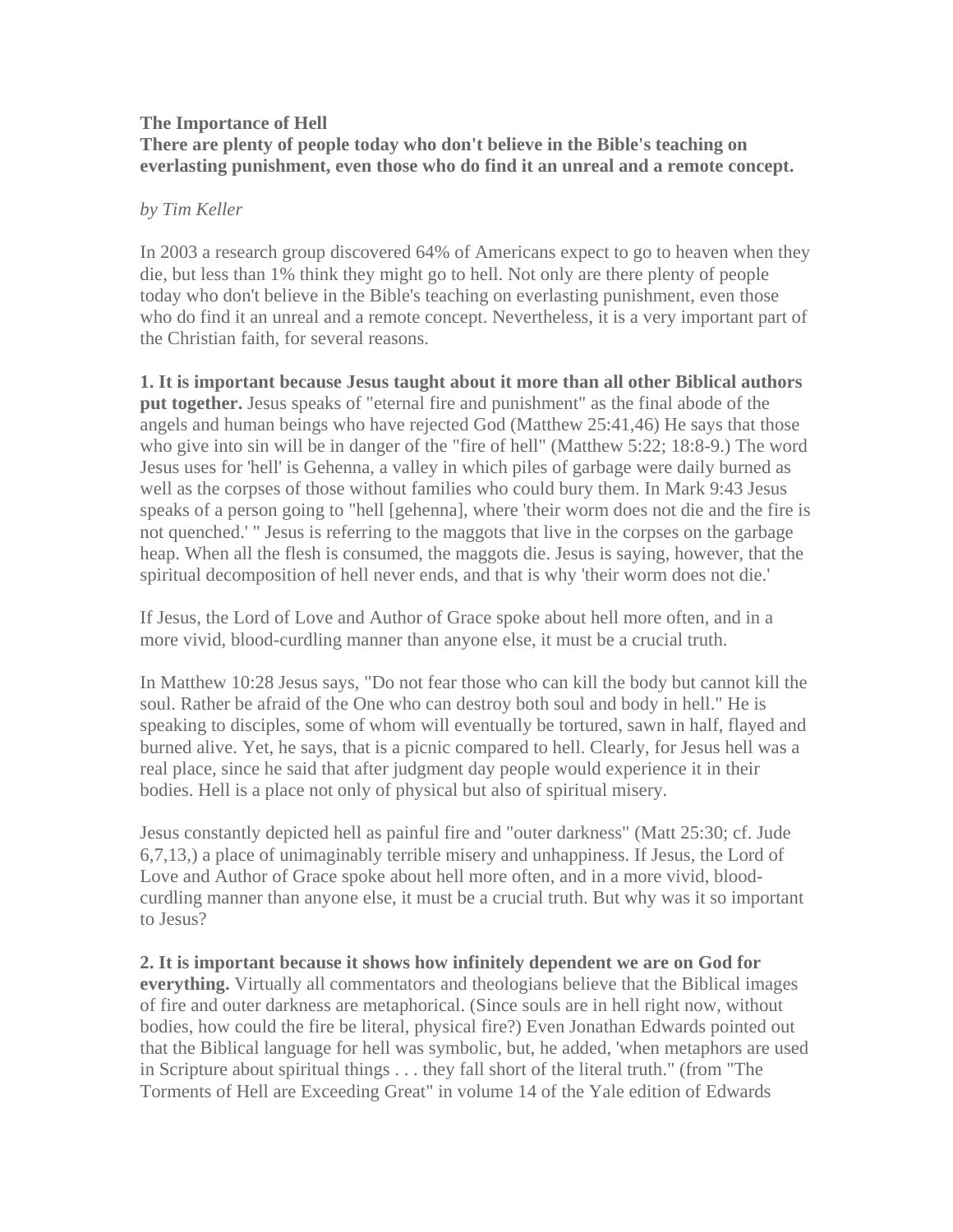works.) To say that the Scriptural image of hell-fire is not wholly literal is of no comfort whatsoever. The reality will be far worse than the image. What, then, are the 'fire' and 'darkness' symbols for? They are vivid ways to describe what happens when we lose the presence of God. Darkness refers to the isolation, and fire to the disintegration of being separated from God. Away from the favor and face of God, we literally, horrifically, and endlessly fall apart.

In the teaching of Jesus the ultimate condemnation from the mouth of God is 'depart from me.' That is remarkable--to simply be away from God is the worst thing that can happen to us! Why? We were originally created to walk in God's immediate presence (Genesis 2.) In one sense, of course, God is everywhere and upholds everything. Only in him do we all speak and move and have our being (Acts 17:28.) In that sense, then, it is impossible to depart from the Lord; even hell cannot exist unless God upholds it. But the Bible says sin excludes us from God's 'face' (Isaiah 59:2.) All the life, joy, love, strength, and meaning we have looked for and longed for is found in his face (Psalm 16:11)-that is, in his favor, presence, fellowship, and pleasure.

Sin removes us from that aspect of his power that sustains and supports us. It is to us as water is to a fish-away from it our life slowly ebbs away. That is what has been happening to us throughout history. That is why, for Paul, the everlasting fire and destruction of hell is 'exclusion from the presence of the Lord." (2 Thessalonians 1:9.) Separation from God and his blessings forever is the reality to which all the symbols point. For example, when Jesus speaks being 'destroyed' in hell, the word used is apollumi, meaning not to be annihilated out of existence but to be 'totaled' and ruined so as to be useless for its intended purpose.

The image of 'gehenna' and 'maggots' means decomposition. Once a body is dead it loses its beauty and strength and coherence, it begins to break into its constituent parts, to stink and to disintegrate. So what is a 'totaled' human soul? It does not cease to exist, but rather becomes completely incapable of all the things a human soul is for--reasoning, feeling, choosing, giving or receiving love or joy. Why? Because the human soul was built for worshipping and enjoying the true God, and all truly human life flows from that. In this world, all of humanity, even those who have turned away from God, still are supported by 'kindly providences' or 'common grace' (Acts 14:16-17; Psalm 104:10-30; James 1:17) keeping us still capable of wisdom, love, joy, and goodness. But when we lose God's supportive presence all together, the result is hell.

**3. It is important because it unveils the seriousness and danger of living life for yourself.** In Romans 1-2 Paul explains that God, in his wrath against those who reject him, 'gives them up' to the sinful passions of their hearts. Commentators (cf. Douglas Moo) point out that this cannot mean God impels people to sin, since in Ephesians 4:19 it is said that sinners give themselves up to their sinful desires. It means that the worst (and fairest) punishment God can give a person is to allow them their sinful hearts' deepest desire.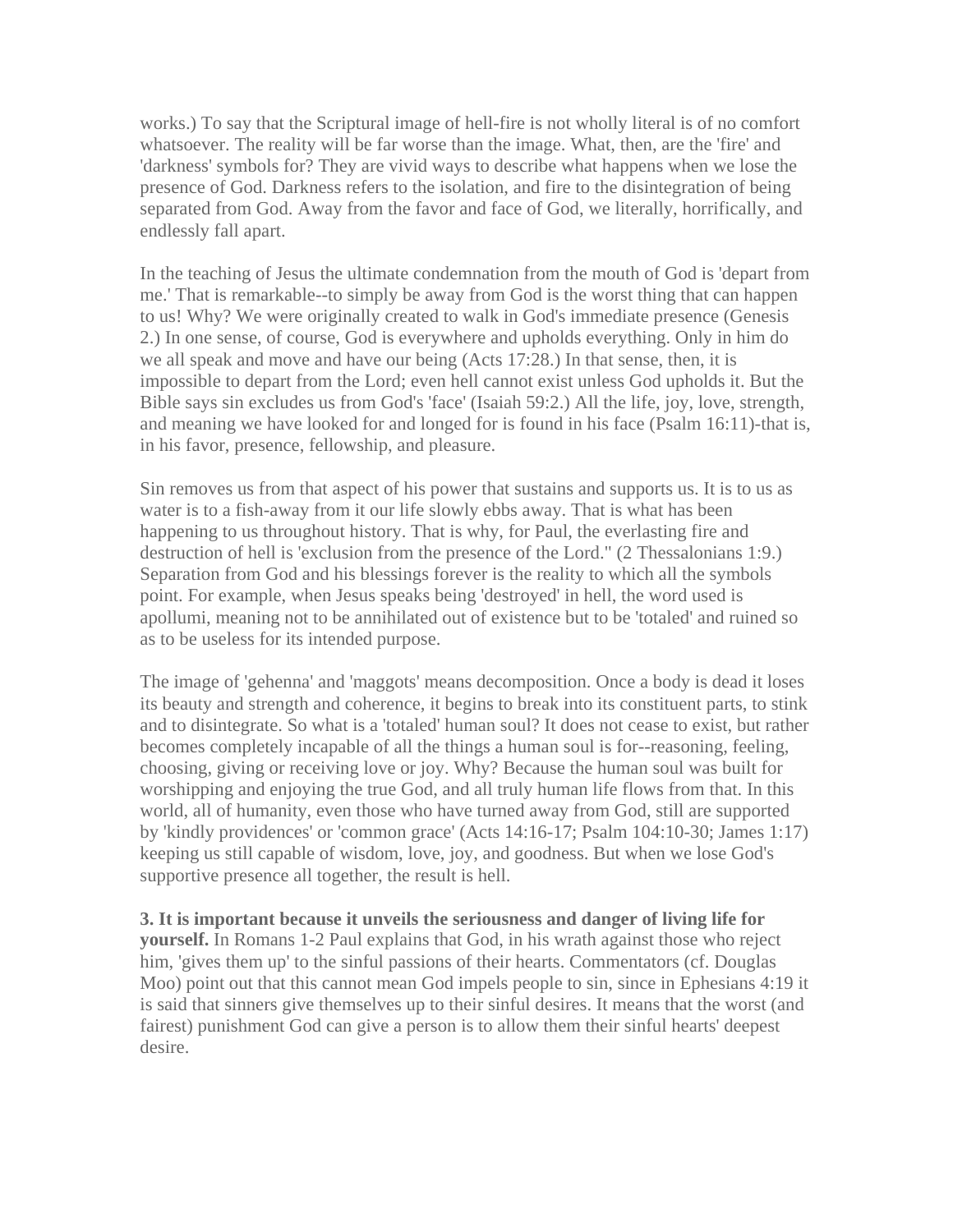What is that? The desire of the sinful human heart is for independence. We want to choose and go our own way (Isaiah 53:6.) This is no idle 'wandering from the path.' As Jeremiah puts it, 'No one repents . . . each pursues his own course like a horse charging into battle. (8:6)' (We want to get away from God-but, as we have seen, this is the very thing that is most destructive to us. Cain is warned not to sin because sin is slavery. (Genesis 4:7; John 8:34.) It destroys your ability to choose, love, enjoy. Sin also brings blindness-the more you reject the truth about God the more incapable you are of perceiving any truth about yourself or the world (Isaiah 29:9-10; Romans 1:21.)

What is hell, then? It is God actively giving us up to what we have freely chosen-to go our own way, be our own "the master of our fate, the captain of our soul," to get away from him and his control. It is God banishing us to regions we have desperately tried to get into all our lives. J.I.Packer writes: "*Scripture sees hell as self-chosen . . . [H]ell appears as God's gesture of respect for human choice. All receive what they actually chose, either to be with God forever, worshipping him, or without God forever, worshipping themselves*." (J.I.Packer, Concise Theology p.262-263.) If the thing you most want is to worship God in the beauty of his holiness, then that is what you will get (Ps 96:9-13.) If the thing you most want is to be your own master, then the holiness of God will become an agony, and the presence of God a terror you will flee forever (Rev 6:16; cf. Is 6:1-6.)

Why is this so extremely important to stress in our preaching and teaching today? The idea of hell is implausible to people because they see it as unfair that infinite punishment would be meted out for comparably minor, finite false steps (like not embracing Christianity.) Also, almost no one knows anyone (including themselves) that seem to be bad enough to merit hell. But the Biblical teaching on hell answers both of these objections. First, it tells us that people only get in the afterlife what they have most wanted-either to have God as Savior and Master or to be their own Saviors and Masters. Secondly, it tells us that hell is a natural consequence. Even in this world it is clear that self-centeredness rather than God-centeredness makes you miserable and blind. The more self-centered, self-absorbed, self-pitying, and self-justifying people are, the more breakdowns occur, relationally, psychologically, and even physically. They also go deeper into denial about the source of their problems.

On the other hand, a soul that has decided to center its life on God and his glory moves toward increasing joy and wholeness. We can see both of these 'trajectories' even in this life. But if, as the Bible teaches, our souls will go on forever, then just imagine where these two kinds of souls will be in a billion years. Hell is simply one's freely chosen path going on forever. We wanted to get away from God, and God, in his infinite justice, sends us where we wanted to go.

In the parable of Luke 16:19ff, Jesus tells us of a rich man who goes to hell and who is now in torment and horrible thirst because of the fire (v.24) But there are interesting insights into what is going on in his soul. He urges Abraham to send a messenger to go and warn his still-living brothers about the reality of hell. Commentators have pointed out that this is not a gesture of compassion, but rather an effort at blame-shifting. He is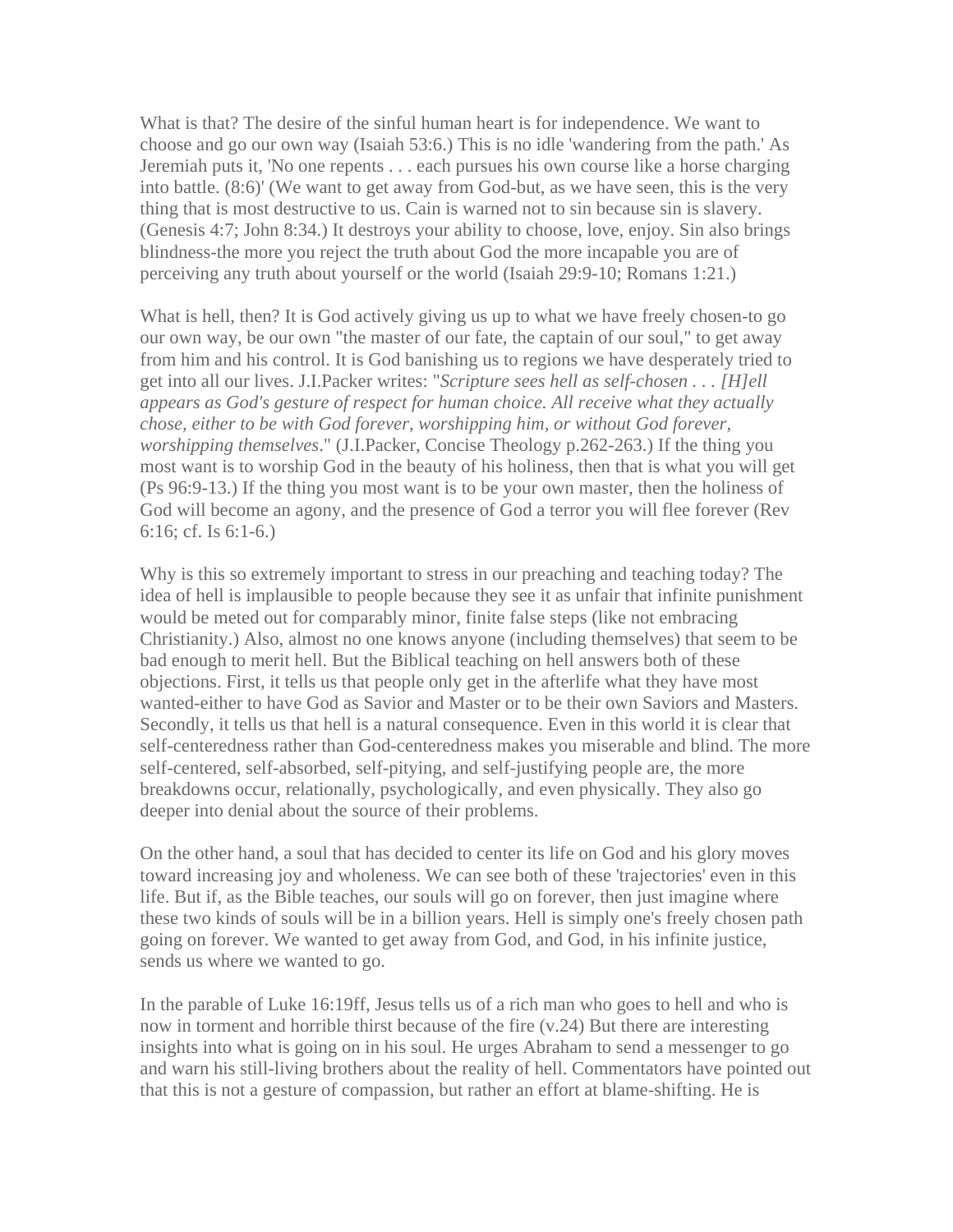saying that he did not have a chance, he did not have adequate information to avoid hell. That is clearly his point, because Abraham says forcefully that people in this life have been well-informed through the Scriptures. It is intriguing to find exactly what we would expect-even knowing he is in hell and knowing God has sent him there, he is deeply in denial, angry at God, unable to admit that it was a just decision, wishing he could be less miserable (v.24) but in no way willing to repent or seek the presence of God.

I believe one of the reasons the Bible tells us about hell is so it can act like 'smelling salts' about the true danger and seriousness of even minor sins. However, I've found that only stressing the symbols of hell (fire and darkness) in preaching rather than going into what the symbols refer to (eternal, spiritual decomposition) actually prevents modern people from finding hell a deterrent. Some years ago I remember a man who said that talk about the fires of hell simply didn't scare him, it seemed too far-fetched, even silly. So I read him lines from C.S. Lewis:

*Hell begins with a grumbling mood, always complaining, always blaming others . . . but you are still distinct from it. You may even criticize it in yourself and wish you could stop it. But there may come a day when you can no longer. Then there will be no you left to criticize the mood or even to enjoy it, but just the grumble itself, going on forever like a machine. It is not a question of God 'sending us' to hell. In each of us there is something growing, which will BE Hell unless it is nipped in the bud.*

To my surprise he got very quiet and said, "Now that scares me to death." He almost immediately began to see that hell was a) perfectly fair and just, and b) something that he realized he might be headed for if he didn't change. If we really want skeptics and nonbelievers to be properly frightened by hell, we cannot simply repeat over and over that 'hell is a place of fire.' We must go deeper into the realities that the Biblical images represent. When we do so, we will find that even secular people can be affected.

We run from the presence of God and therefore God actively gives us up to our desire (Romans 1:24, 26.) Hell is therefore a prison in which the doors are first locked from the inside by us and therefore are locked from the outside by God (Luke 16:26.) Every indication is that those doors continue to stay forever barred from the inside. Though every knee and tongue in hell knows that Jesus is Lord (Philippians 2:10-11,) no one can seek or want that Lordship without the Holy Spirit (1 Corinthians 12:3.This is why we can say that no one goes to hell who does not choose both to go and to stay there. What could be more fair than that?

**4. The doctrine of hell is important because it is the only way to know how much Jesus loved us and how much he did for us.** In Matthew 10:28 Jesus says that no physical destruction can be compared with the spiritual destruction of hell, of losing the presence of God. But this is exactly what happened to Jesus on the cross-he was forsaken by the Father (Matthew 27:46.) In Luke 16:24 the rich man in hell is desperately thirsty (v.24) and on the cross Jesus said "I thirst" (John 19:28.) The water of life, the presence of God, was taken from him. The point is this. Unless we come to grips with this "terrible" doctrine, we will never even begin to understand the depths of what Jesus did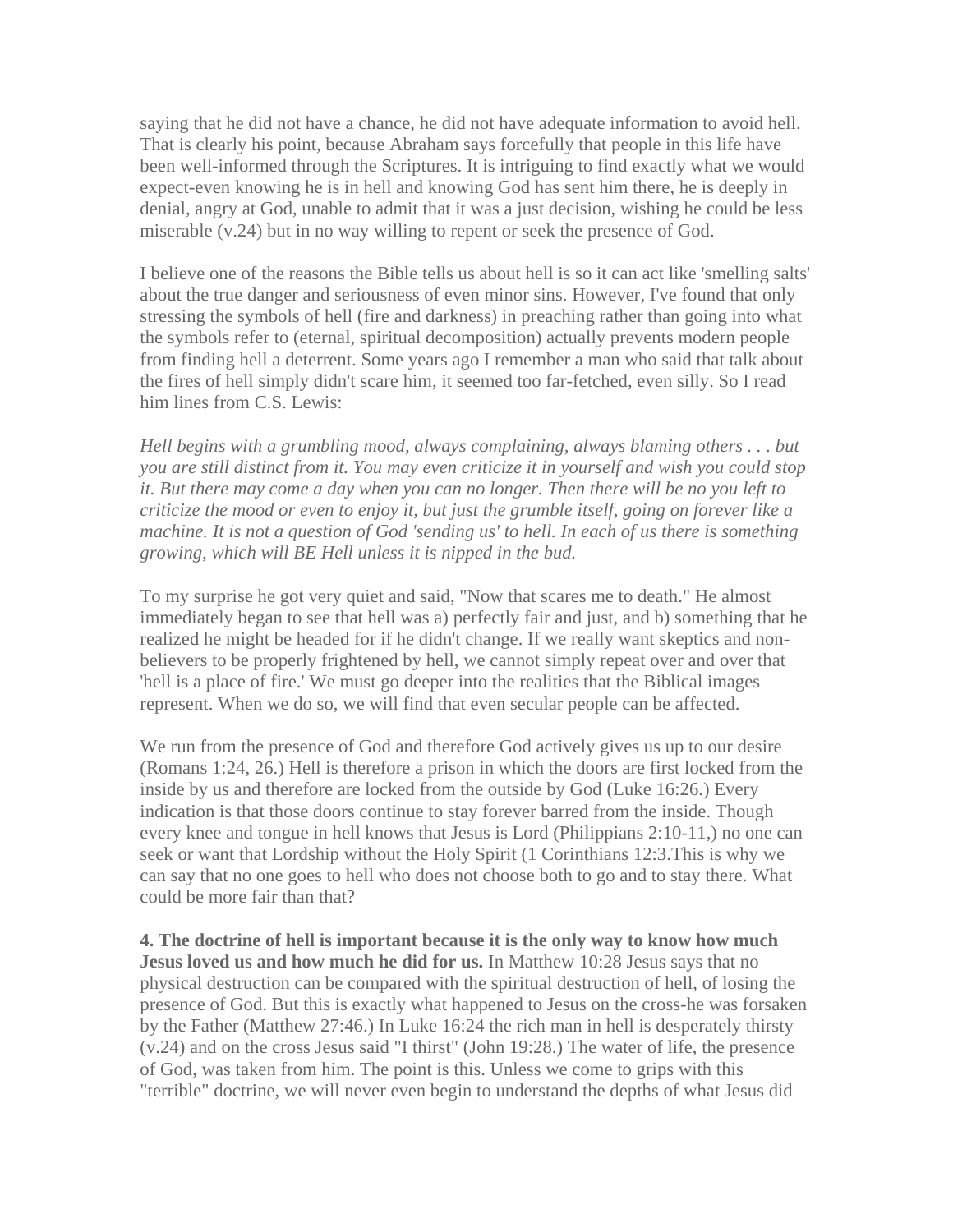for us on the cross. His body was being destroyed in the worst possible way, but that was a flea bite compared to what was happening to his soul. When he cried out that his God had forsaken him he was experiencing hell itself. But consider--if our debt for sin is so great that it is never paid off there, but our hell stretches on for eternity, then what are we to conclude from the fact that Jesus said the payment was "finished" (John 19:30) after only three hours? We learn that what he felt on the cross was far worse and deeper than all of our deserved hells put together.

And this makes emotional sense when we consider the relationship he lost. If a mild acquaintance denounces you and rejects you--that hurts. If a good friend does the same- that hurts far worse. However, if your spouse walks out on you saying, "I never want to see you again," that is far more devastating still. The longer, deeper, and more intimate the relationship, the more tortuous is any separation. But the Son's relationship with the Father was beginningless and infinitely greater than the most intimate and passionate human relationship. When Jesus was cut off from God he went into the deepest pit and most powerful furnace, beyond all imagining. He experienced the full wrath of the Father. And he did it voluntarily, for us.

Fairly often I meet people who say, "I have a personal relationship with a loving God, and yet I don't believe in Jesus Christ at all." Why, I ask? "My God is too loving to pour out infinite suffering on anyone for sin." But this shows a deep misunderstanding of both God and the cross. On the cross, God HIMSELF, incarnated as Jesus, took the punishment. He didn't visit it on a third party, however willing.

So the question becomes: what did it cost your kind of god to love us and embrace us? What did he endure in order to receive us? Where did this god agonize, cry out, and where were his nails and thorns? The only answer is: "I don't think that was necessary." But then ironically, in our effort to make God more loving, we have made him less loving. His love, in the end, needed to take no action. It was sentimentality, not love at all. The worship of a god like this will be at most impersonal, cognitive, and ethical. There will be no joyful self-abandonment, no humble boldness, no constant sense of wonder. We could not sing to him "love so amazing, so divine, demands my soul, my life, my all." Only through the cross could our separation from God be removed, and we will spend all eternity loving and praising God for what he has done (Rev 5:9-14.)

And if Jesus did not experience hell itself for us, then we ourselves are devalued. In Isaiah, we are told, "The results of his suffering he shall see, and shall be satisfied" (Isaiah 53:11). This is a stupendous thought. Jesus suffered infinitely more than any human soul in eternal hell, yet he looks at us and says, "It was worth it." What could make us feel more loved and valued than that? The Savior presented in the gospel waded through hell itself rather than lose us, and no other savior ever depicted has loved us at such a cost.

**Conclusion** The doctrine of hell is crucial-without it we can't understand our complete dependence on God, the character and danger of even the smallest sins, and the true scope of the costly love of Jesus. Nevertheless, it is possible to stress the doctrine of hell